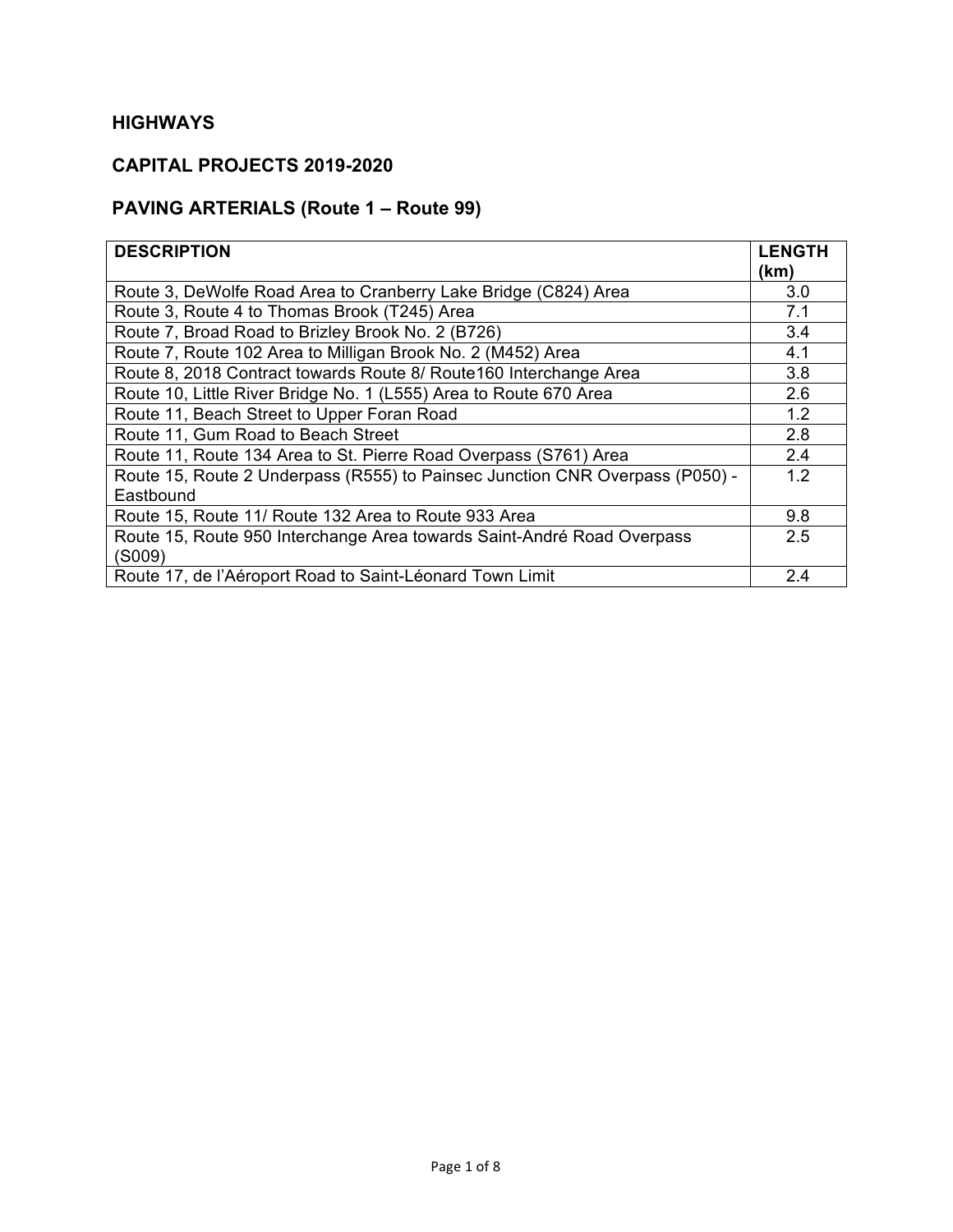## **CAPITAL PROJECTS 2019-2020**

# **PAVING COLLECTORS (Route 100 – Route 199)**

| <b>DESCRIPTION</b>                                                    | <b>LENGTH</b> |
|-----------------------------------------------------------------------|---------------|
|                                                                       | (km)          |
| Route 101, Branch Road to Airport Road Area                           | 2.0           |
| Route 102, Doe's Lane to Morrisdale Beach Road                        | 2.4           |
| Route 105, Keswick River No. 1 (K265) to Route 616                    | 3.7           |
| Route 108, Bryenton Area towards Parker Road                          | 1.9           |
| Route 109, Route 2 Area to St. John River Bridge (A465)               | 1.5           |
| Route 117, Little Black River Bridge (L330) to South Black River Road | 4.9           |
| Route 144, Rue Principale (Madawaska Maliseet First Nation)           | 1.8           |
| Route 190, Gamblin Road to Route 2 Area                               | 3.4           |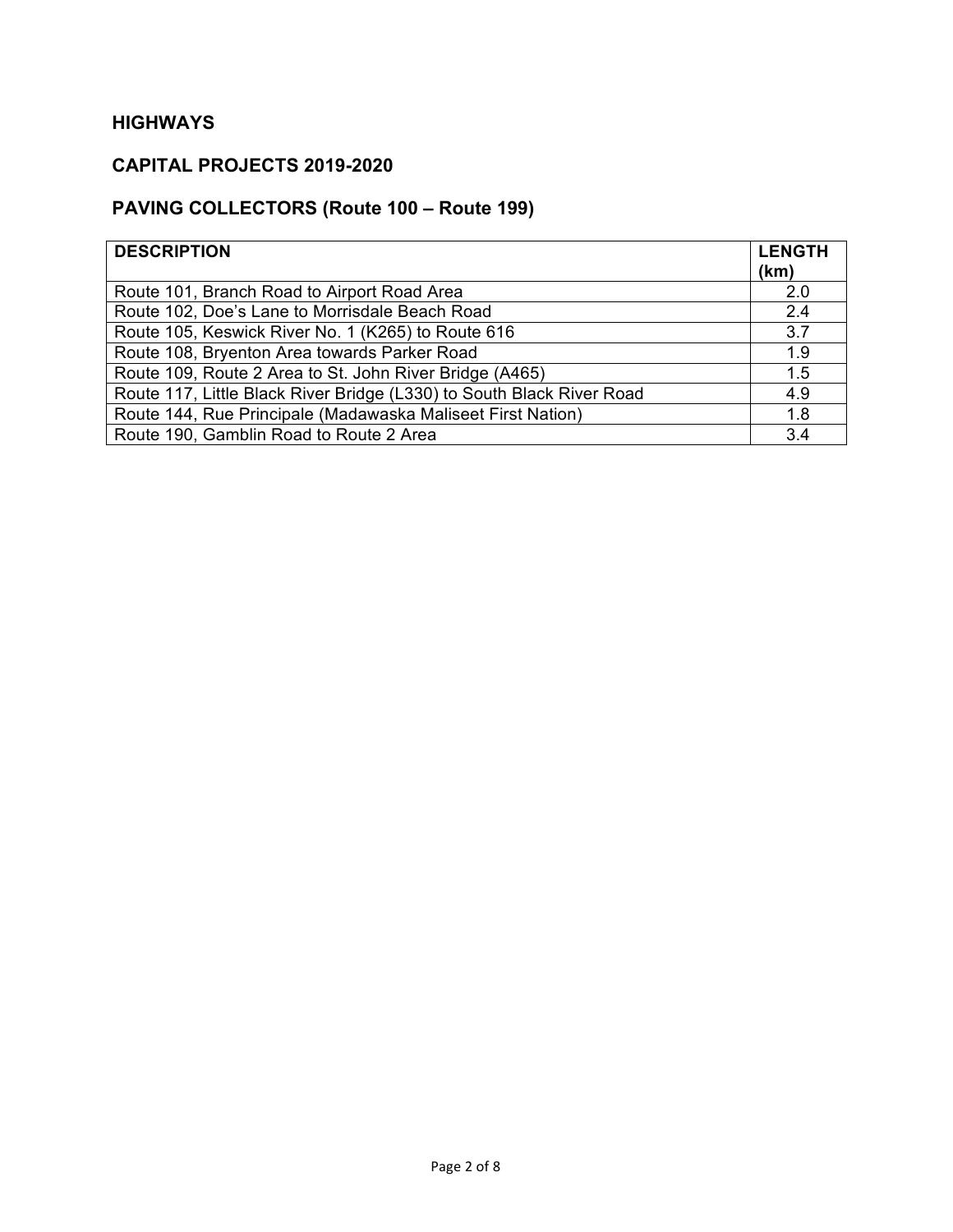#### **CAPITAL PROJECTS 2019-2020**

# **PAVING – LOCALS (Route 200 – Route 999 and Named Roads)**

| <b>DESCRIPTION</b>                                          | <b>LENGTH</b><br>(km) |
|-------------------------------------------------------------|-----------------------|
| Gorge Road, Moncton City Limit towards Crossman Hills Road  | 1.2                   |
| Pine Glen Road, Riverview Town Limit to Niagara Road        | 3.5                   |
| Route 313, Barachois Road to Portage Road Area              | 4.4                   |
| Route 350, Lavigne Road towards Sutherland Lane             | 3.1                   |
| Route 385, Two Brooks Road Area to Max Blue Road *          | 2.9                   |
| Route 555, Route 2 Underpass (H665) to Bull Road            | 1.0                   |
| Route 590, Estey Road Area towards Hydroline                | 3.6                   |
| Route 785, Entrance to Irving Mill to Alex Jack Detour Road | 2.8                   |

∗ Converting asphalt to chipseal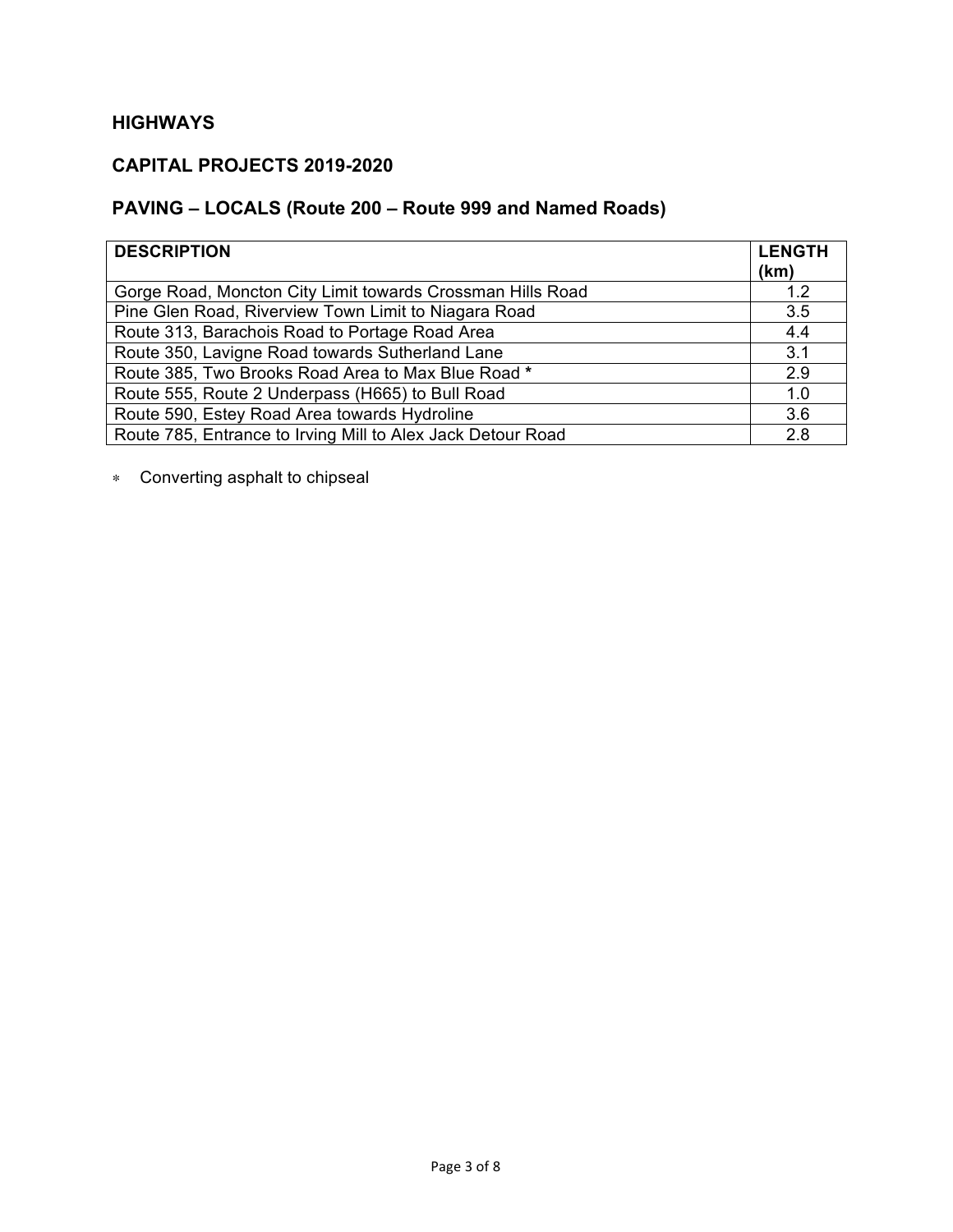### **CAPITAL PROJECTS 2019-2020**

#### **GRADING**

| <b>DESCRIPTION</b>                                       | <b>LENGTH</b><br>(km) |
|----------------------------------------------------------|-----------------------|
| Darlings Island Road - Upgrading                         | 1.0                   |
| Route 1, Route 100 (Rothesay Road) Intersection          |                       |
| Route 105, Currie Mountain towards Route 104 (Carryover) | 2.8                   |
| Route 105, Medford Area - Slope Repair                   | 0.3                   |
| Route 275, Val d'Amour Road Intersection                 |                       |
| Route 560, River de Chute Area - Realignment             | 0.5                   |
| Route 885, Route 890 Intersection (Carryover)            |                       |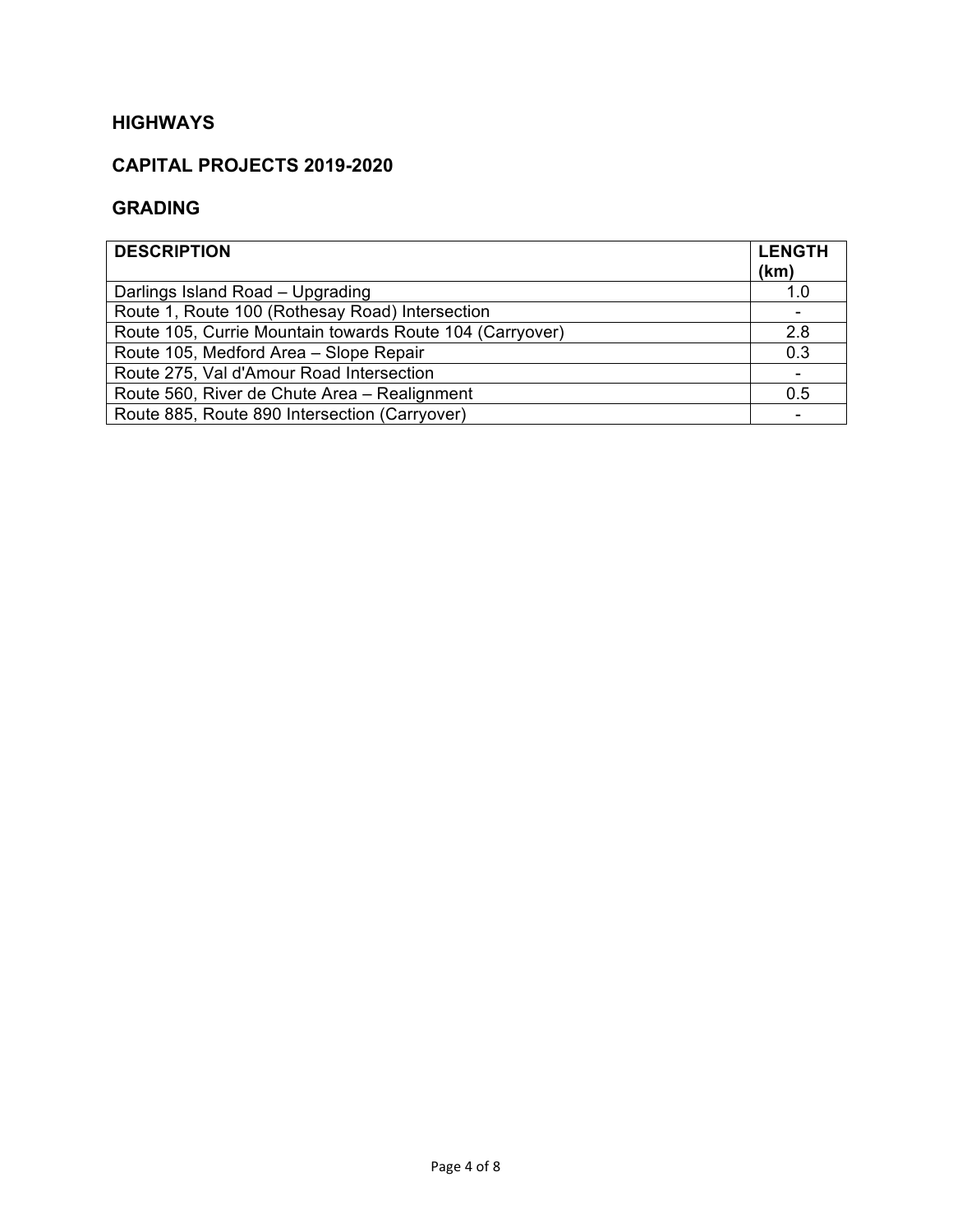#### **CAPITAL PROJECTS 2019-2020**

## **LARGE CULVERTS**

| <b>DESCRIPTION</b>                                  | <b>LENGTH</b><br>(km) |
|-----------------------------------------------------|-----------------------|
| Apple Brook (AK06), Route 114                       |                       |
| Baker Brook (B058), Route 101                       |                       |
| Bastarache Brook No. 1 (B176), Kay Road (Carryover) |                       |
| Carters Brook North (WS21), Route 935 (Carryover)   |                       |
| Gaspereau Creek No. 1 (G132), Route 116             |                       |
| Gulquac River (G680), Route 108 (Carryover)         |                       |
| McMorris Brook No. 2 (WB18), Route 15               |                       |
| Red Head Road Culvert No. 2 (SU13)                  |                       |
| Route 7, Culvert No. 1 (LX08)                       |                       |
| Route 7, Culvert No. 16 (SS07), City of Saint John  |                       |
| Route 101 Culvert No. 3 (TB06)                      |                       |
| Route 102 Culvert No. 28 (YE03)                     |                       |
| Route 130 Culvert No. 19 (VA07)                     |                       |
| Sullivan Creek No. 1 (S883), Temple Road            |                       |
| West St. Nicholas No. 3 (W435)                      |                       |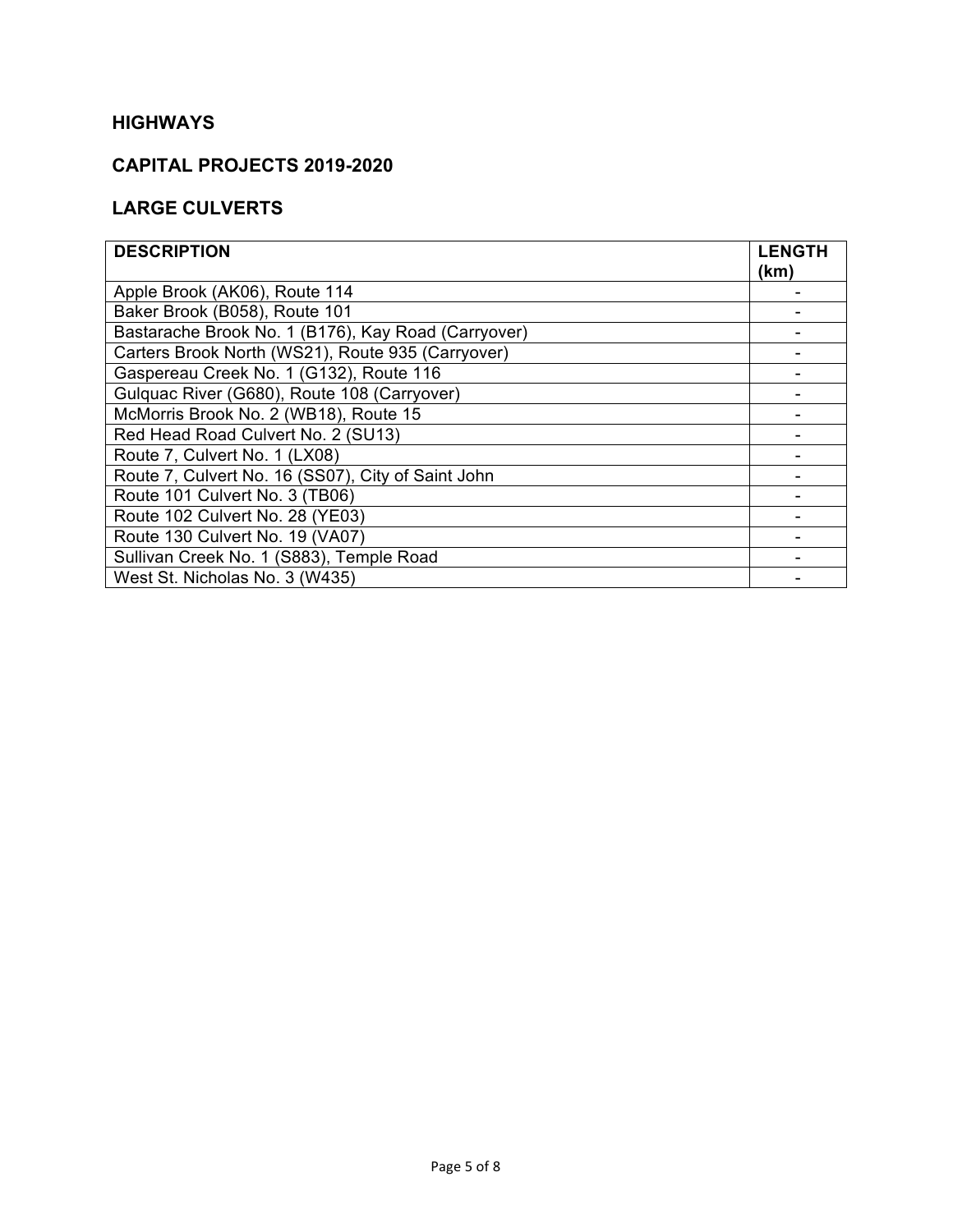#### **BRIDGES**

#### **CAPITAL PROJECTS 2019-2020**

#### **BRIDGES**

| <b>DESCRIPTION</b>                                                          | <b>LENGTH</b> |
|-----------------------------------------------------------------------------|---------------|
|                                                                             | (km)          |
| Craig Brook (C816), Route 107                                               |               |
| East Iroquois River No. 1 (E080), Iroquois Road - Rehabilitation            |               |
| Eel River No. 1 (E340), Route 134 - Pier Rehabilitation                     |               |
| Florenceville Bridge (F470), Route 130 - Phase 2 Rehabilitation (Carryover) |               |
| Grant Brook No. 1 (G495), Route 124 (Multi-Year)                            |               |
| Indian Brook No. 2 (H767), Route 105                                        |               |
| Kennebecasis River No. 24 (K200), Route 114 - Phase 1 (Detour)              |               |
| Keyhole (K315), Route 690                                                   |               |
| Little Buctouche River No. 1 (L345) - Phase 2, Route 134 (Carryover)        |               |
| Little River No. 3 (L550), Hickey Road (City of Saint John)                 |               |
| Miller Brook No. 1 (M446), Cape Road                                        |               |
| Mill Lake Outlet (M429), Route 785 - Phase 2                                |               |
| Nackawic River No. 1 (N005), Route 105 (Town of Nackawic) - Rehabilitation  |               |
| (Multi-Year)                                                                |               |
| Nash Creek No. 1 (N070), Route 134 (Multi-Year)                             |               |
| Parker (P095), Route 7                                                      |               |
| Penniac Stream No. 5 (P270), Penniac Road (Carryover)                       |               |
| Pollett River No. 10 (P675), Route 114 (Multi-Year)                         |               |
| Porcupine Brook (P700), Route 645 - Phase 1 (Detour)                        |               |
| Rabbit Brook No. 1 (R003), Route 15 (Wheeler Boulevard) (Carryover)         |               |
| Reversing Falls Bridge (R215), Route 100 - East Abutment Stabilization      |               |
| Tobique River Bridge No. 4 (T400), Route 108/ Route 390 - Rehabilitation    |               |
| (Carryover)                                                                 |               |
| Tobique River Bridge No. 5 (T405), Riley Brook - Rehabilitation (Carryover) |               |
| Wheeler Boulevard Pedestrian Tunnel (W507), Route 15                        |               |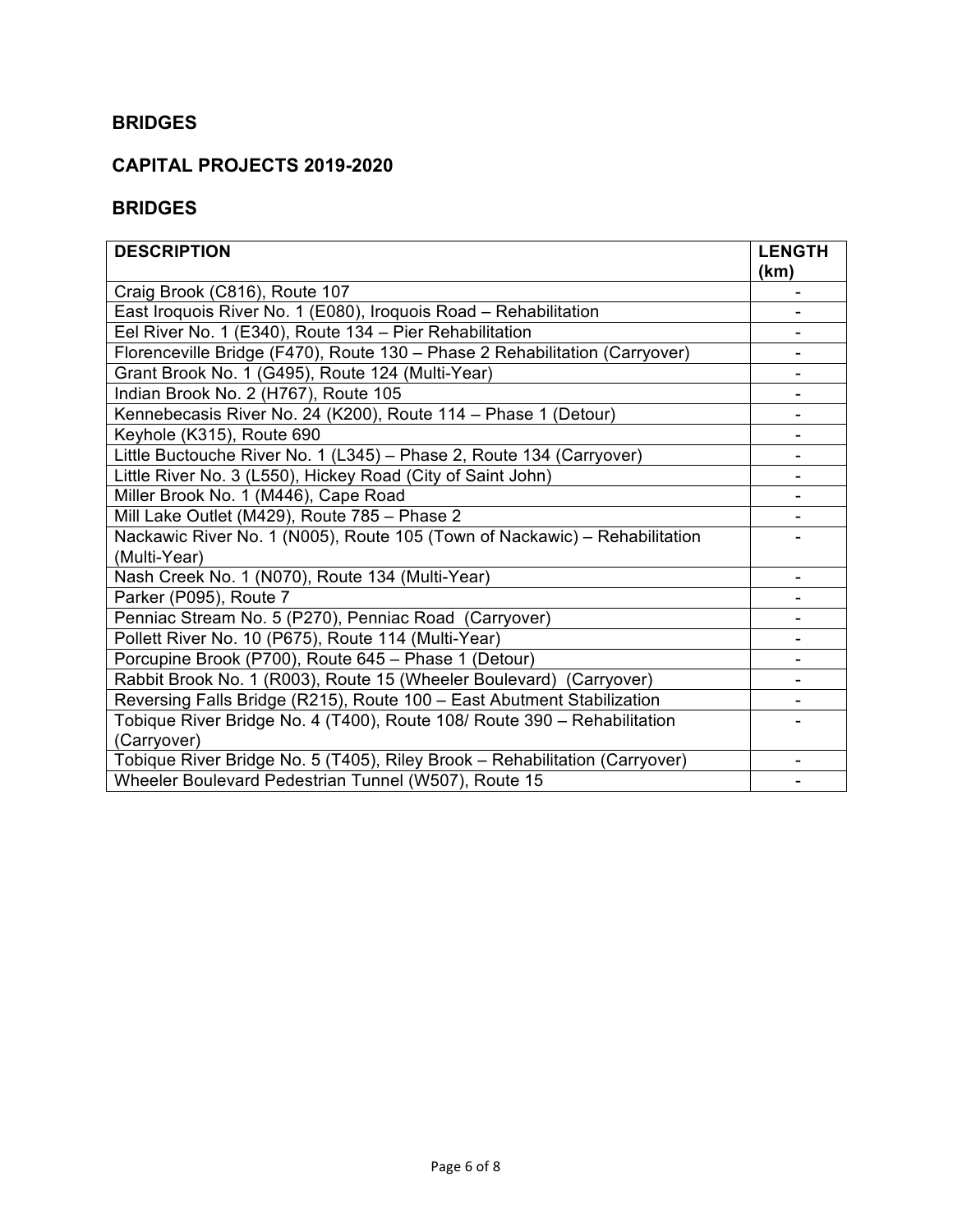## **CAPITAL PROJECTS 2019-2020**

### **MAJOR PROJECT AREAS**

| <b>DESCRIPTION</b>                                                   | <b>LENGTH</b><br>(km) |
|----------------------------------------------------------------------|-----------------------|
| Route 2, Mapleton Road Interchange Modifications                     | -                     |
| Route 108, Merritt Brook to Route 395 – Grading & Paving (Carryover) | 2.6                   |